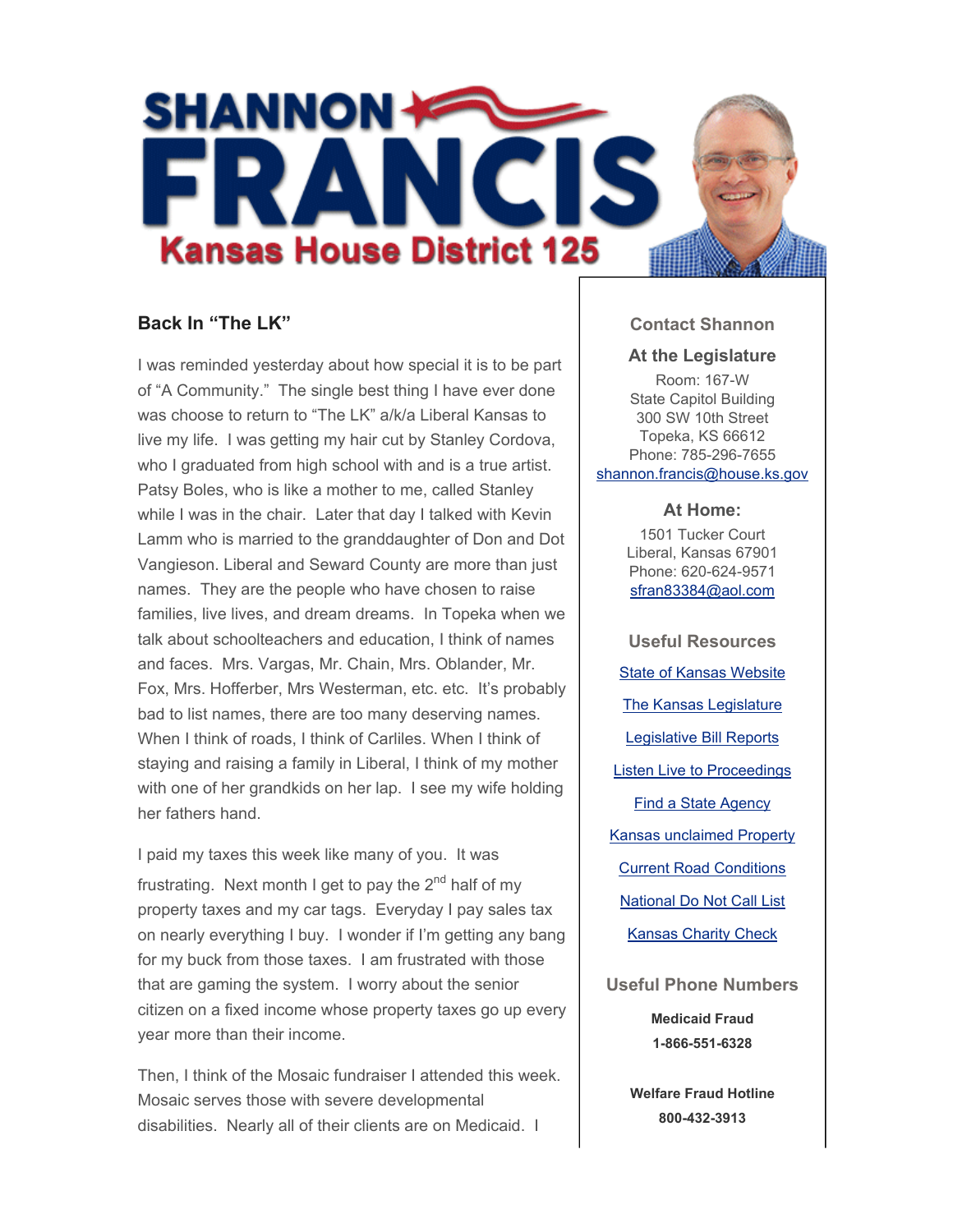think of the funding issues they face. The waiting lists to receive services. I think of how blessed I am. I think of how good our education system can be. One of my favorite memories of education in Liberal was seeing the joy my daughter had with Mrs. Clifton, her first grade teacher, raising; I think it was, mealworms in her class. What a simple yet wonderful educational experience.

We live in an imperfect world, full of corruption and generosity, the good and the bad, kindness and caring. In Topeka, we need to make sure you get your bang for your buck. We need to stop people from gaming the system. We need to help those that need help. We need to educate our youth. We need safe roads and safe water. We need to make sure our community has the tools to be successful. When issues are discussed in Topeka it's not statistics to me, it's your faces and your names.

## **Legislative Forum**

A Legislative Forum will be hosted **April 21st at 12:00 pm** by the Liberal Chamber of Commerce at the Depot. It is a brown bag lunch; drinks and cookies will be provided. Senator Garrett Love and I will be there. I also plan on having a legislative coffee at Spencer Browne's at 9:00 am Saturday April 25th. The final part of the legislative session begins April 29th.

I don't want to always focus on the negative. Government is about helping us have a framework to be safe and successful, but there are always those that try and take advantage of situations. If you suspect any kind of fraud or corruption phone numbers to report it can be found at https://www.da.ks.gov/phonebook/tollfree.asp.

## **Famous Kansans**

**Frank Carlson** (January 23, 1893 – May 30, 1987) was an American politician who served as the 30th Governor of Kansas, Kansas State Representative, United States Representative, and United States Senator from Kansas. Carlson is the only Kansan to have held all four offices. His **Department On Aging 800-432-3535**

**Child/Adult Abuse Hotline 800-922-5330**

**Child & Family Services 888-369-4777**

**Consumer Protection 800-423-2310**

**Crime Tip Hotline 800-252-8477**

**Crime Victim Assistance 800-828-9745**

> **Gov- Brownback 800-748-4408**

**Highway Road Conditions 511 (in Kansas)**

> **Housing Hotline 800-752-4422**

**KanCare Assistance 866-305-5147**

> **Kansas Lottery 800-544-9467**

**Legislative Hotline 800-432-3924**

**Mental Health Services 888-582-3759**

**School Safety Hotline 877-626-8203**